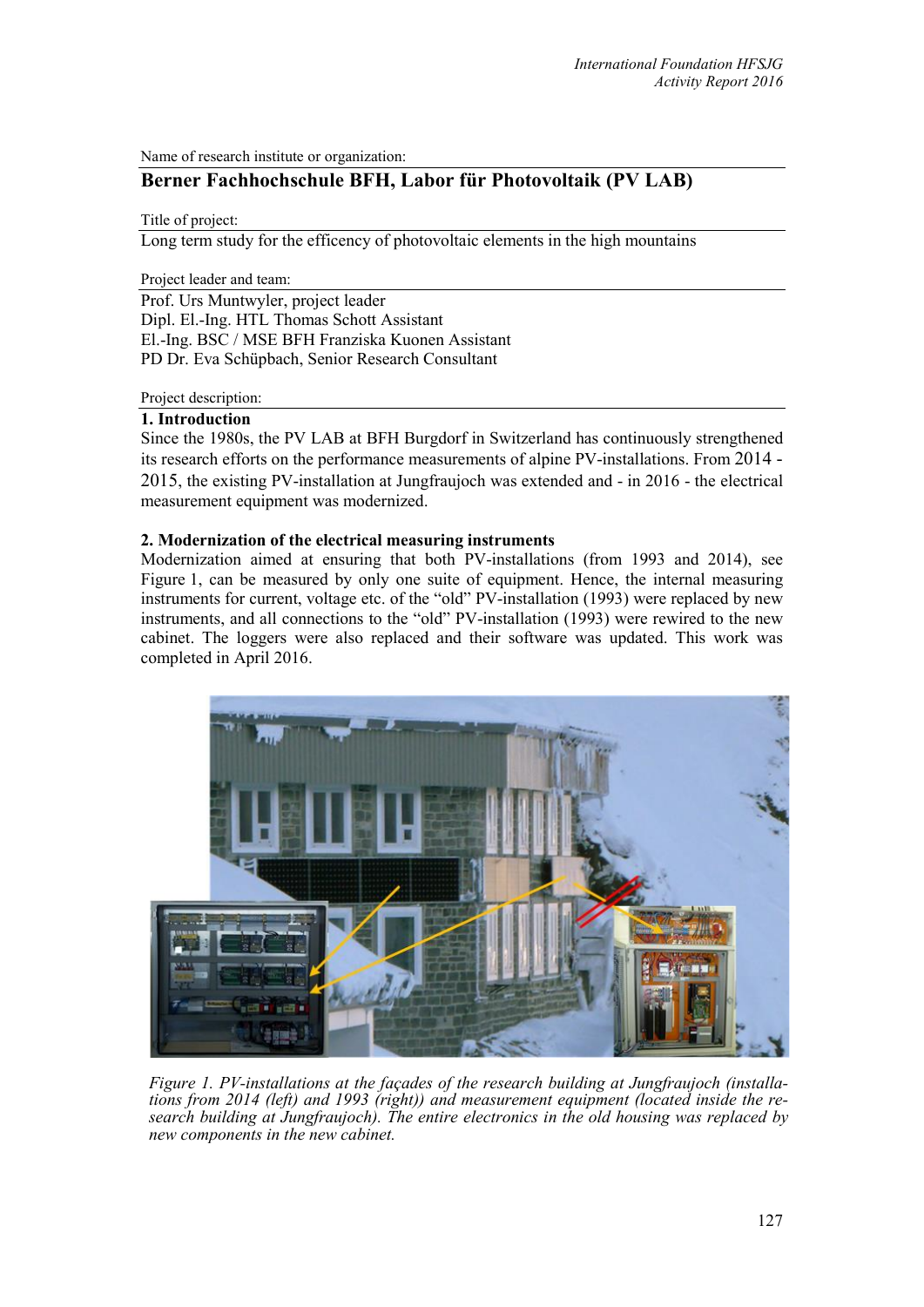# **3. Modernization of the public display board in the station of the Jungfraubahn**

#### **3.1. Development of new public display board**

The modernization and electronic update of the PV-installation at Jungfraujoch does not only serve long-term studies on energy yields as conducted by the PV LAB at BFH. But it was also a requirement for the development of a new public display board in the building of the Jungfraujoch railway station.

This public information board (Figure 2) dates back to 1993, when the first photovoltaic testinstallations at Jungfraujoch were carried out by the PV LAB at BFH. The board is equipped with two point meters that display the actual electrical energy yield and the actual solar irradiation. Through a copper cable, a 0 mA to 20 mA current signal to each point meter is transmitted; the signals correspond to the measurements of the energy yield produced from photovoltaics. As the point meters do not need any additional power supply, the board is self-sufficient.



*Figure 2. The public display board at the Jungfraujoch railway station; the two pointer meters are located in the middle.*

As point meters indicate just the momentary values, no information on the temporal evolution of energy yield produced from the sun at Jungfraujoch can be displayed. In order to remedy this gap and display background information on photovoltaic energy production at Jungfraujoch, a solution was sought to visualise the temporal evolution of the energy produced based on the weather and sun's position.

A flat screen was evaluated as it enables the presentation of a transition line past the last 48 hours and thus allows a comparison of energy yield production with the day before. As the screen needs a computer to create an image on it, and both (flat screen and computer) need additional power, a new power supply needed to be provided and installed in a way so that it remains "invisible".

Once the individual components were in place, the electrical interaction had to be tested and the software developed.

In summer 2016, the new board was designed and produced, taking into account graphical aspects to respect the corporate identity designs of the partners.



*Figure 3. New information board at the Jungfraujoch railway station, equipped with flat screen and an embedded single board computer to create the images.*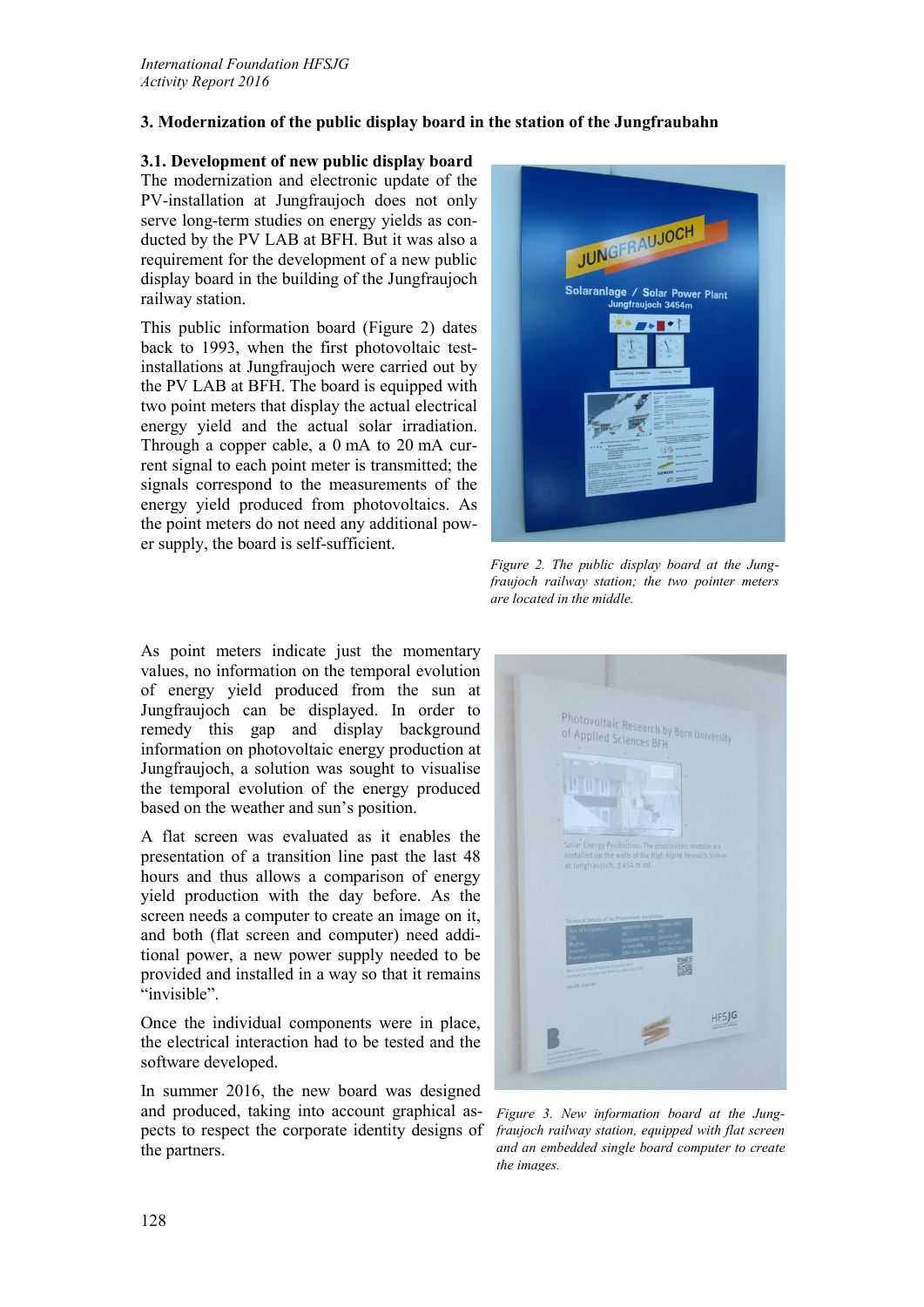## **3.2. Enabling the digital data transfer to the new public display board**

When the old board was installed in 1993, a cable of four wires was pulled through a channel running from the research building at Jungfraujoch to the location of the public display board at the railway station of the Jungfraubahn. This cable is about 250 m long and didn't have to meet specific requirements back in 1993 (except for shielding) as it only served to transport a 20 mA direct current signal. However, and in order to allow for a digital data transfer from the measurement equipment (located in the research building) to the new public display board (located at the railway station of the Jungfraubahn), some engineering research work became necessary.

The underlying research concept (Figure 4) was that it should be possible to send some frequency-based signals trough the existing cable (if the frequency is low), as the existing cable consisted of two twisted wire pairs. Otherwise, the old cable had to be replaced by a new cable meeting the requirements for a digital data transfer.

For the examination of the research concept, function tests were carried out using a couple of hundred meters of cable (similar to the one at Jungfraujoch) laid out in the Tiergarten building at BFH Burgdorf and connected to the new public display board to be mounted at Jungfraujoch. As signal converters for the data transmission through the cable, a RS-232 signal to a RS-422 signal and vice versa were chosen. Such a converter at each end of the cable allows it to send data over a distance of 1200 m.



*Figure 4. Schematics of the research concept on digital data transmission from the PV- measurement equipment (located in the research station building at Jungfraujoch, right) to the new public display board at the Jungfraujoch railway station (left).*

### **3.3. Monitoring software and micro-computer**

An embedded system single board computer is the centre of the data transfer and display concept. The micro-computer is a BeagleBone black that runs on a Linux operating system. The operating system runs a software that was developed by an engineering student at BFH and carries out:

- collection of the data, sent from the data logger of the BFH measurement equipment
- conversion of the data for the display
- sending the data to the screen.